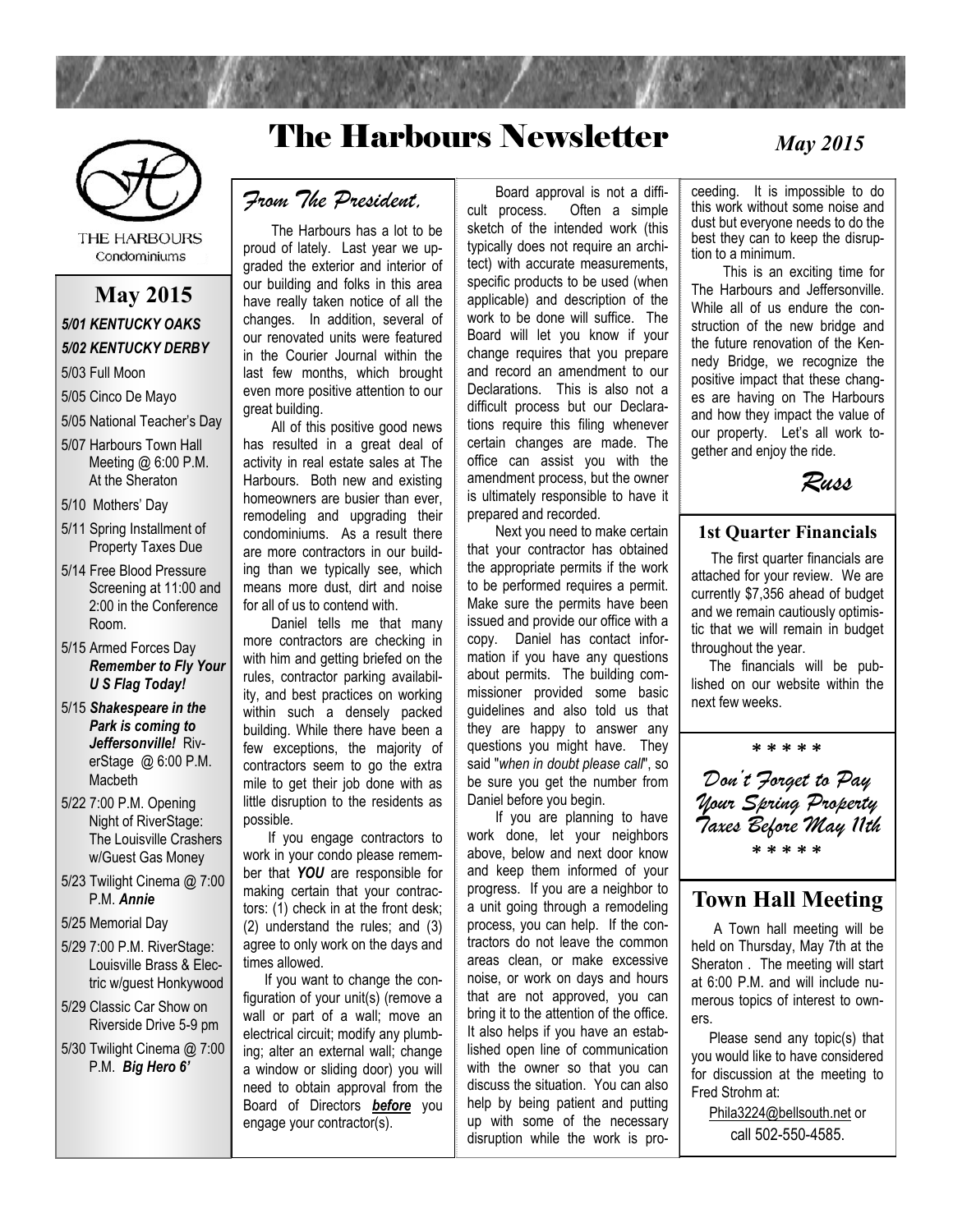

# The Harbours Newsletter *May 2015*

#### *Notes from the P.M.*

*Outdoor Pool:* The pool was inspected by the Health Department on Thursday, April 30th and we officially opened the pool on Friday, May 1st.

*New Front Doors:* The new automatic sliding doors at our front entrance seem to be a little confusing to some folks. Several people have mentioned that they are having difficulty entering the building after they have been "buzzed in" by a resident from the vestibule. This is because our new doors do not work in the same manner as the old doors.

 Please be sure your guests know that they should approach the second set of doors after you have authorized their entry. Approaching the doors allows the doors to open. The previous system "unlocked" the doors and the visitor would hear a 'click' and then enter. The new system does not provide any sound.

*Daniel*

## "Never was a springtime when the buds forgot to bloom." Elizabeth Sangster ""What wisdom can you find that is greater than kind-

**May Quotes**

ness?"

Jean Jacques Rosseau

#### **RiverStage**

 The City of Jeffersonville will kick off its Summer Concert Series on Friday, May 23rd. Bands will perform every Friday through Labor Day weekend. Entertainment begins at 7 p.m.

 The big news is that Shakespeare in the Park will be held in Jeffersonville this year at RiverStage on May 15th at 6:00 P.M.

### **Water Leaks in April**

 During the month of April we had significant rainfall but no water incidents occurred as a result of the sometimes torrential rain. (1) Minimal leak in fitness center. The cause of the leak was condensation from the 2nd Floor air handler. The air handler was repaired. HOA responsible.

(2) A very minimal leak in a condo caused by a hole in the wall of the exterior balcony created by high winds. HOA responsible.

(3) Leak in condo caused by a faulty regulator. Owner responsible for costs. No damage.

(4) Very minimal leak in condo due to overflow of the dishwasher in unit above. The dishwasher in condo was repaired. Owner responsible for costs.

(5) Leak in Business Center due to a pipe in the sprinkler system. The pipe was repaired. Minor damage.

## **Medley's Total Home Improvements** (502) 593-8015 Rmedley22@aol.com Specializing in Tile & Stone Work

Check out our work at YP.COM Medley Home Improvements Paid Advertisement



**Carpet Cleaning** Hardwood Floor Cleaning Tile Cleaning

Bryon Steinbach "*Cleaning The Harbours*

(502) 338-7398 *Hallway Carpets Since 2008"* Paid Advertisement

#### **Constant Reminder**

 One area of discussion that we will continue to review in our newsletters is how owners can prevent or minimize water intrusions.

 When the costs associated with a water intrusion are an owner's responsibility, that may potentially impact your homeowners insurance. If the problem is not caught quickly enough, then damage may also occur in other units and you and/or your insurance company will have to pay for those costs, too.

 In 2014 one of the most expensive water damage incidents occurred while an owner was out of town for an extensive period of time. A sink in their unit backed up, overflowed and eventually created damage to other units below. If the owner had taken proactive steps to ensure that someone was checking on their unit on a regular basis, a portion of the damage may have been mitigated.

 Residents are asked to have someone check on their unit if they intend to be out of town for more than 7 days. If you do not have someone locally who can do this for you, you may provide written authorization for our HOA staff to check on your unit on specific days to ensure that "all is well". Each inspection of your unit will be done by two staff persons and a work order will document their findings. If requested, our staff will also forward an email after checking your unit to let you know that everything is in order.